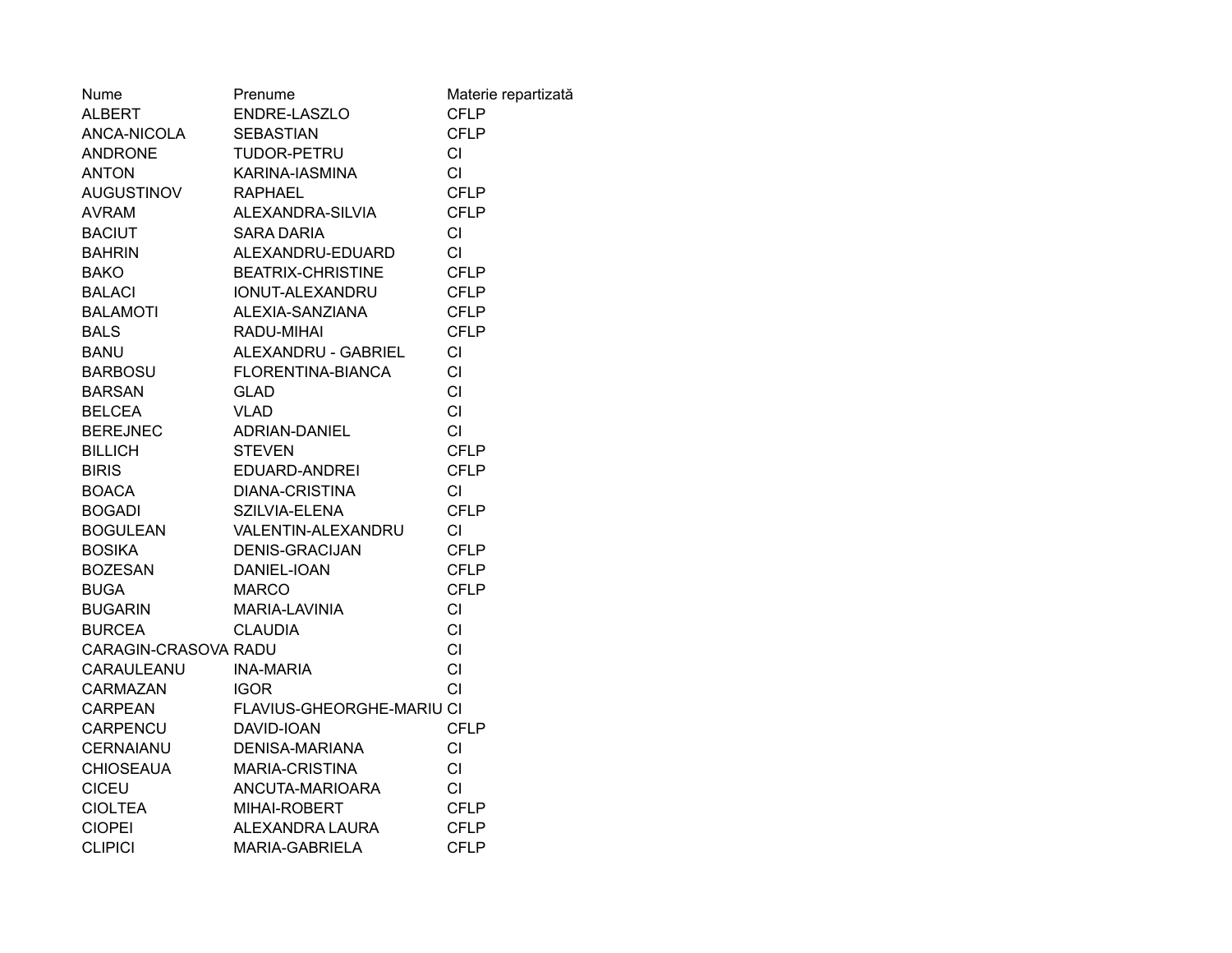| COJOCARU         | MARIA-ALEXANDRA              | <b>CFLP</b> |
|------------------|------------------------------|-------------|
| <b>COJOCARU</b>  | <b>DUMITRU-EMILIAN</b>       | <b>CI</b>   |
| <b>CORNEA</b>    | <b>EMANUEL ANDREAS</b>       | <b>CI</b>   |
| <b>COSTEA</b>    | <b>MARCEL</b>                | <b>CI</b>   |
| COSTEAN          | <b>IONUT</b>                 | <b>CI</b>   |
| <b>CRAINIC</b>   | DEAN-ALEXANDRU               | <b>CFLP</b> |
| <b>CRISTE</b>    | <b>VLAD</b>                  | <b>CFLP</b> |
| <b>CZISZTER</b>  | <b>EDUARD</b>                | <b>CFLP</b> |
| <b>DAHA</b>      | ANDREI-CODRIN                | <b>CFLP</b> |
| <b>DAN</b>       | ELENA-ANDRADA                | CI          |
| DANILOV          | <b>DUMITRU</b>               | <b>CI</b>   |
| DAVID            | <b>IOANA-LAURA</b>           | <b>CI</b>   |
| <b>DOBOSAN</b>   | <b>DENIS-ADRIAN</b>          | <b>CFLP</b> |
| <b>DOLCA</b>     | ALEXANDRA-EMILIA             | CI          |
| <b>DOMANEANT</b> | <b>GORDANA</b>               | <b>CFLP</b> |
| <b>DOMOCOS</b>   | ALEXANDRU-GEORGE             | <b>CI</b>   |
| <b>DRAGHICI</b>  | <b>DANIELA</b>               | <b>CI</b>   |
| <b>DRAGHIN</b>   | ALEXIA-DANIELA               | <b>CI</b>   |
| DRAGOTA          | TIBERIU-GABRIEL              | <b>CFLP</b> |
| DUD              | DENISA-ALINA                 | <b>CFLP</b> |
| DUNAREANU        | ANA-MARIA                    | <b>CFLP</b> |
| <b>EFREM</b>     | DRAGOS-SEBASTIAN-MIHAL' CFLP |             |
| ENACHE-VASILCA   | MIHAI-ALEXANDRU              | <b>CFLP</b> |
| <b>FARCAS</b>    | <b>ADRIAN TIBERIU</b>        | <b>CFLP</b> |
| <b>FIAT</b>      | <b>IANCU</b>                 | <b>CI</b>   |
| <b>FILIGEANU</b> | <b>FLAVIUS MIHAI</b>         | <b>CI</b>   |
| <b>FLEANCU</b>   | ANDREEA-DENISA               | <b>CI</b>   |
| <b>FRATILA</b>   | ALEXANDRA-GABRIELA           | <b>CFLP</b> |
| <b>GABOR</b>     | <b>SEBASTIAN</b>             | <b>CFLP</b> |
| <b>GABOR</b>     | <b>ANDREEA - CARMEN</b>      | <b>CI</b>   |
| <b>GERGELY</b>   | ROBERT-BALAZS                | <b>CFLP</b> |
| <b>GETEJANC</b>  | <b>MARIN</b>                 | CI          |
| <b>GETEJANC</b>  | <b>DARIO</b>                 | <b>CI</b>   |
| <b>GHEORGHE</b>  | <b>IULIANA</b>               | <b>CFLP</b> |
| <b>GHERGA</b>    | <b>RUXANDRA</b>              | <b>CFLP</b> |
| <b>GHINGA</b>    | <b>BOGDAN</b>                | <b>CFLP</b> |
| <b>GINA</b>      | <b>DANIEL</b>                | CI.         |
| <b>GIUREA</b>    | LAURA-MARIA                  | <b>CFLP</b> |
| <b>GOGOASE</b>   | <b>DALIA</b>                 | <b>CFLP</b> |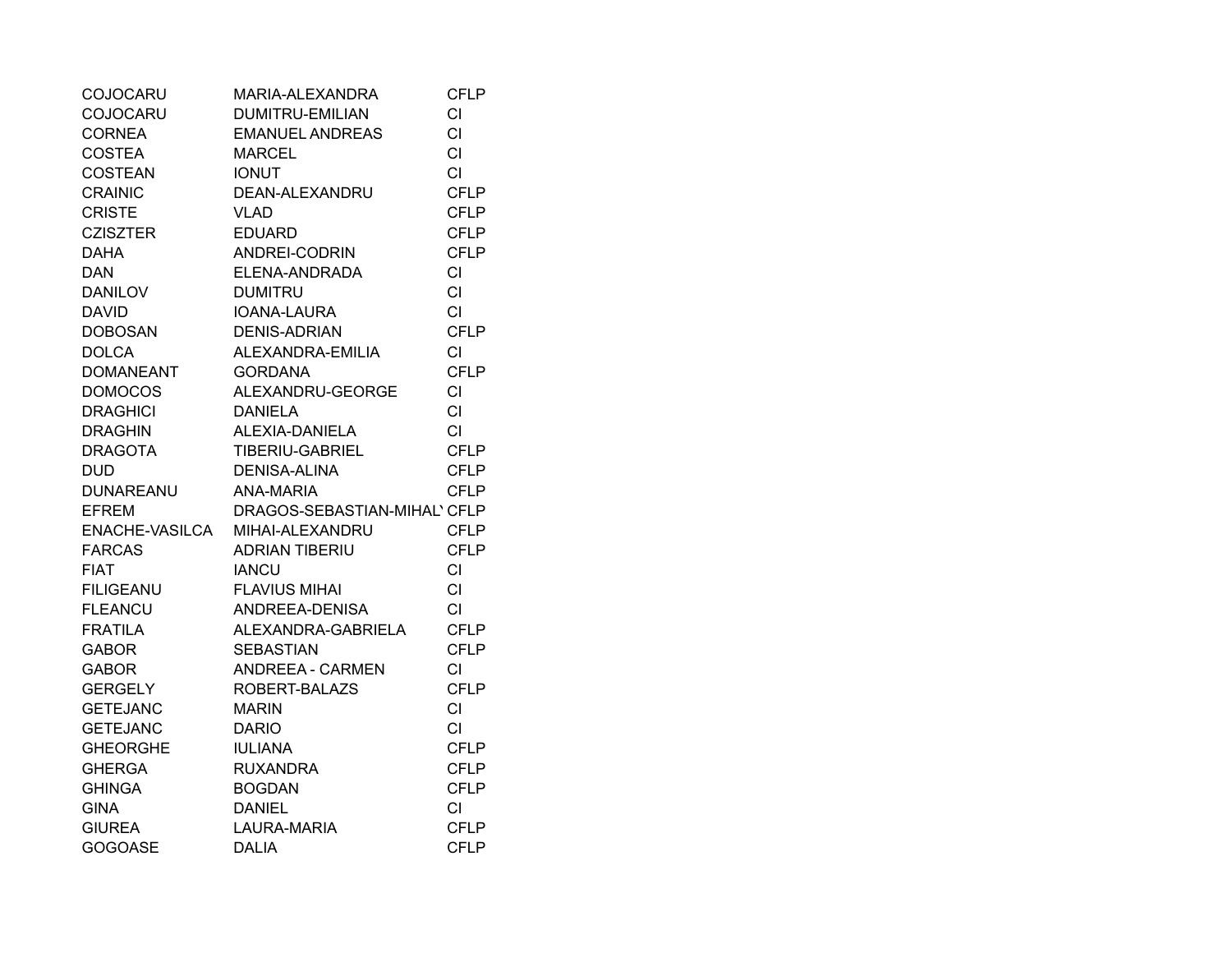| <b>GOSA</b>        | GHEORGHE-CRISTIAN       | <b>CFLP</b> |
|--------------------|-------------------------|-------------|
| <b>GOSTIAN</b>     | LOREDANA-GABRIELA       | <b>CFLP</b> |
| <b>GRATI</b>       | <b>WANESSA</b>          | CI          |
| <b>GRIGORE</b>     | FILOFTEI-ANDREI         | <b>CFLP</b> |
| <b>GUIDA</b>       | <b>MAXIM</b>            | <b>CI</b>   |
| <b>GUSITA</b>      | <b>CRISTINA</b>         | <b>CI</b>   |
| <b>GYORFI</b>      | <b>CRISTIAN-DANIEL</b>  | <b>CI</b>   |
| <b>HORVATH</b>     | PAUL SERBAN             | <b>CFLP</b> |
| <b>HUTAN</b>       | <b>BEATRICE</b>         | <b>CI</b>   |
| <b>IANOSIGA</b>    | <b>NICOLETA</b>         | <b>CFLP</b> |
| <b>IVAN</b>        | <b>DAVID</b>            | <b>CFLP</b> |
| <b>IVASCU</b>      | IONELA-CONSTANTINA      | <b>CFLP</b> |
| <b>JULEAN</b>      | ADELINA-ANA             | <b>CFLP</b> |
| <b>KAFKA</b>       | PATRIK-FRANZ            | CI          |
| <b>KARAŠIN</b>     | <b>KRISTIAN</b>         | <b>CI</b>   |
| <b>KAROLYI</b>     | ANDREI-CRISTIAN         | <b>CFLP</b> |
| <b>KOSA</b>        | ALEX-STEFAN             | <b>CFLP</b> |
| <b>KOVACS</b>      | IULIA-FRANCESCA         | <b>CFLP</b> |
| <b>LAES</b>        | OANA-ADINA              | <b>CI</b>   |
| <b>LATA</b>        | <b>EDUARD</b>           | <b>CFLP</b> |
| LAZA               | <b>DENARD EMANUEL</b>   | <b>CFLP</b> |
| LAZARONIU          | ANDREEA-VALENTINA       | <b>CI</b>   |
| <b>LOLEA</b>       | ALEXANDRU-DANIEL        | <b>CFLP</b> |
| <b>LUCA</b>        | <b>IULIANA-CATALINA</b> | <b>CFLP</b> |
| <b>LUNG</b>        | IRIS-ADRIANA            | <b>CFLP</b> |
| <b>LUPU</b>        | <b>ANDREEA</b>          | CI.         |
| LUPULESCU          | VLAD                    | <b>CFLP</b> |
| <b>MACRISI</b>     | <b>DENIS-CONSTANTIN</b> | <b>CFLP</b> |
| <b>MAGHEAR</b>     | <b>ANA-MARIA</b>        | <b>CFLP</b> |
| <b>MANEA</b>       | <b>CIPRIAN</b>          | <b>CFLP</b> |
| MARAN              | <b>ALBERTO</b>          | CI.         |
| MARCU              | DANIEL-FLORIN           | <b>CFLP</b> |
| <b>MARINESCU</b>   | DANA-MARIA              | CI          |
| <b>MATIC</b>       | <b>DEJAN-ANDREI</b>     | <b>CFLP</b> |
| <b>MERGEA</b>      | SERGIU-OCTAVIAN         | <b>CI</b>   |
| <b>MILENCOVICI</b> | RADOLIUB-VLAD           | <b>CFLP</b> |
| <b>MINDRUT</b>     | CATALINA-MIHAELA        | <b>CI</b>   |
| <b>MITROFAN</b>    | <b>ALEXANDRU</b>        | CI          |
| <b>MIUCA</b>       | <b>DENIS</b>            | CI          |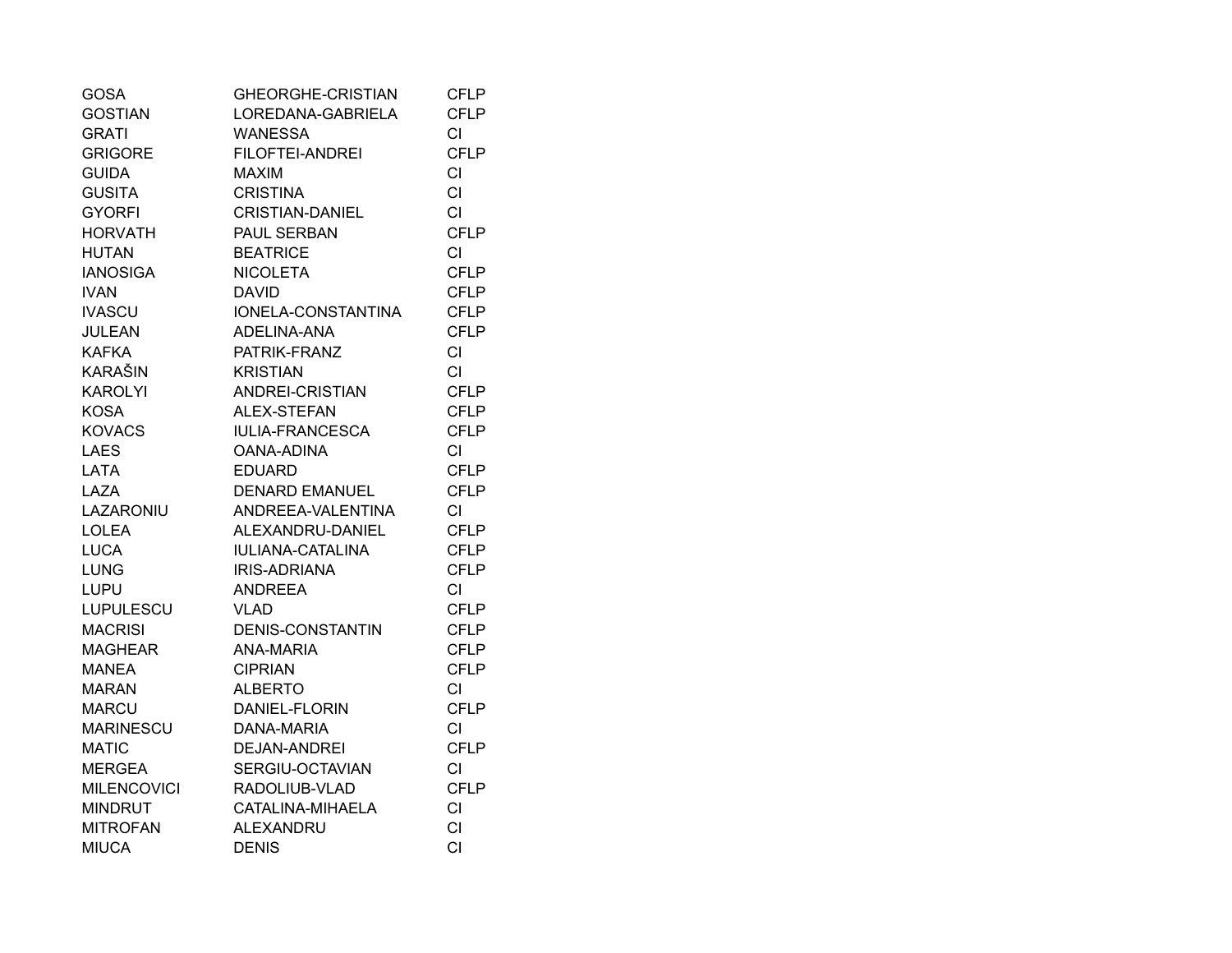| <b>MOICA</b>      | <b>DANIEL</b>            | СI          |
|-------------------|--------------------------|-------------|
| <b>MORARU</b>     | <b>ION</b>               | <b>CI</b>   |
| <b>MURA</b>       | <b>SANDA</b>             | <b>CI</b>   |
| <b>NEAGOE</b>     | <b>DAN-PETRE</b>         | <b>CI</b>   |
| <b>NEGURITA</b>   | <b>DIANA-GABRIELA</b>    | <b>CI</b>   |
| <b>NICA</b>       | ANDREEA LUYZA            | <b>CI</b>   |
| <b>NOVACOVICI</b> | <b>IOANA</b>             | <b>CI</b>   |
| <b>NOVACOVICI</b> | <b>SONIA</b>             | <b>CI</b>   |
| <b>PADURE</b>     | RARES-MIHAI              | <b>CFLP</b> |
| <b>PAICU</b>      | MARIA-MAGDALENA          | CI          |
| <b>PANDURU</b>    | <b>CONSTANTIN-MARIUS</b> | <b>CI</b>   |
| <b>PANTEA</b>     | <b>ANDREI</b>            | <b>CI</b>   |
| PASCULESCU        | ADELINA-IOANA            | <b>CFLP</b> |
| <b>PAULESCU</b>   | <b>ANDREI</b>            | <b>CI</b>   |
| <b>PAVLENCO</b>   | <b>DANIELA</b>           | <b>CFLP</b> |
| PEGULESCU         | <b>BOGDAN-IONISOR</b>    | <b>CI</b>   |
| PELIÆ             | <b>VELJKO</b>            | <b>CI</b>   |
| <b>PIRTICA</b>    | <b>BOGDAN-FLORIN</b>     | <b>CFLP</b> |
| <b>PLAVAT</b>     | <b>VLAD</b>              | <b>CI</b>   |
| <b>PLOSCARU</b>   | CARLA                    | <b>CI</b>   |
| <b>PODEAN</b>     | ROXANA-ANDREEA           | <b>CI</b>   |
| <b>POP</b>        | <b>ADRIAN</b>            | <b>CI</b>   |
| <b>POP</b>        | <b>ALEXANDRU</b>         | <b>CFLP</b> |
| <b>POP</b>        | TUDOR-ANTONIU            | <b>CI</b>   |
| <b>POPOVICI</b>   | CRINA-ILEANA             | <b>CI</b>   |
| <b>PRIVANTU</b>   | <b>GABRIEL-CLAUDIU</b>   | <b>CFLP</b> |
| <b>PUTINA</b>     | IASMINA-ELENA            | <b>CFLP</b> |
| <b>RACAREANU</b>  | DRAGOS-IONUT             | <b>CFLP</b> |
| <b>RADU</b>       | ANDREEA-RALUCA           | <b>CFLP</b> |
| <b>RADUTU</b>     | ROBERT-CRISTIAN          | <b>CFLP</b> |
| <b>RAIA</b>       | <b>RAUL</b>              | <b>CI</b>   |
| <b>REGULAS</b>    | ALEXANDRU-IONUT          | <b>CFLP</b> |
| <b>REMZING</b>    | <b>VLAD-ADRIAN</b>       | <b>CI</b>   |
| <b>RICU</b>       | <b>ALEXANDRU</b>         | <b>CFLP</b> |
| <b>RIUHIN</b>     | <b>BOGDAN</b>            | <b>CI</b>   |
| <b>ROSU</b>       | <b>ANISIA</b>            | <b>CFLP</b> |
| <b>ROSU</b>       | <b>DAN-CRISTIAN</b>      | <b>CI</b>   |
| <b>RUSTOM</b>     | <b>AHMED</b>             | CI          |
| <b>RUSU</b>       | VASILICA-MELANIA         | <b>CFLP</b> |